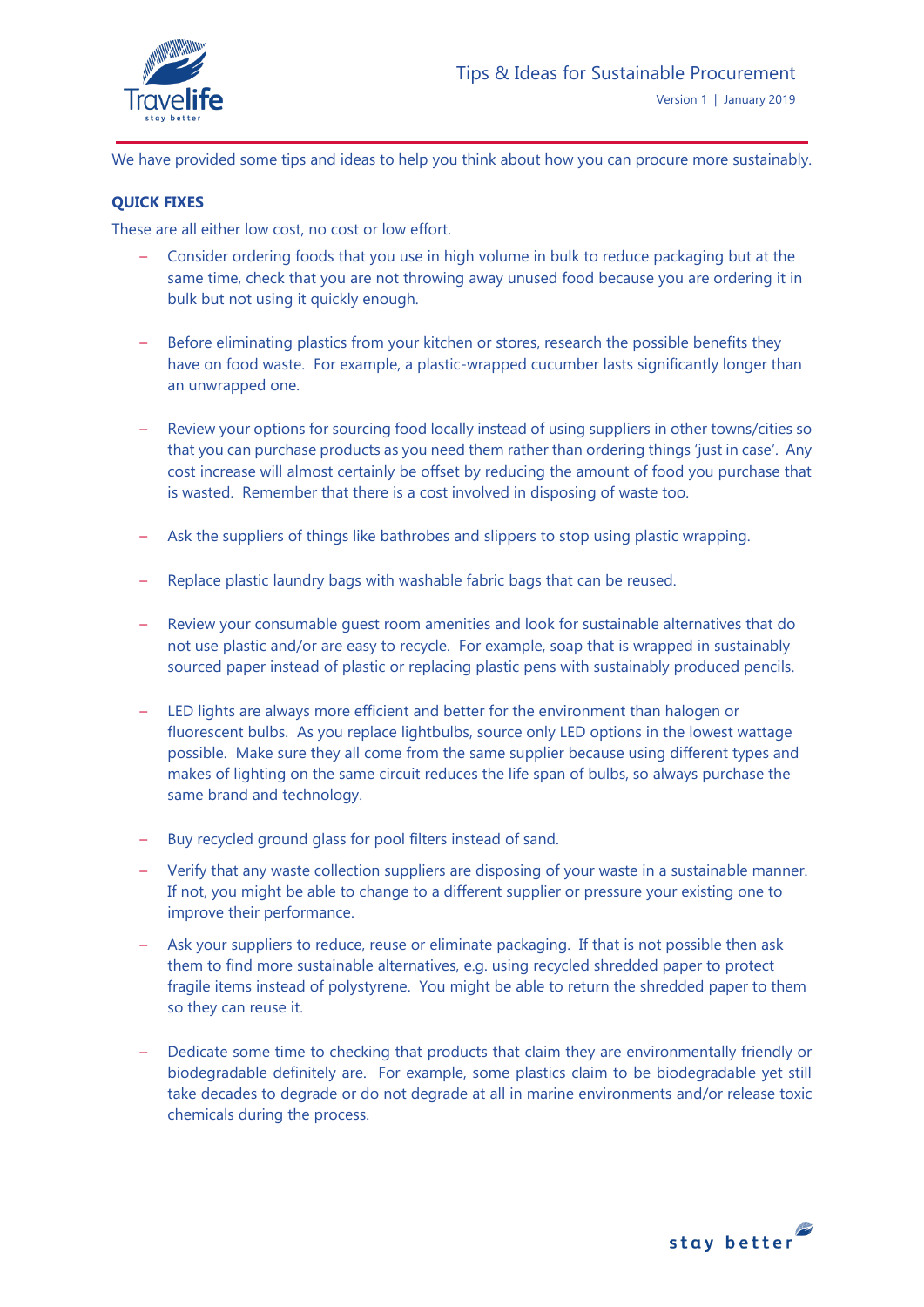- Buy recycling bins with clear signage that it is easy for anyone to understand how to separate their waste. Graphics work much better than text. If you would like to use text, you need to make sure it is available in the main languages of your employees and guests.
- Research product labelling in your destination so you know how to find reputable labels for things like free-range eggs or meat, eco-friendly cleaning products and so on. Be sure to investigate this thoroughly as some products make misleading claims. For example, in some countries the definition of 'organic' includes things that can still be harmful, it is just that they are of natural origin.
- If your destination has more than one water supplier, check to see if you can switch to one that takes water conservation seriously.
- If you provide a hose to rinse salt off scuba diving equipment or other items used in marine activities, consider buying a tank to dip the items into that is refilled as required. This will still remove salt from equipment and save a significant amount of water.
- Conduct a thorough review of why you are using products containing hazardous substances. Unless there is a legal or hygiene reason you should ask yourself if there is a less harmful alternative and whether you are sure that staff are using the minimum amount required.
- Spend some time researching less toxic alternatives to your cleaning products. For example, white-distilled vinegar makes an effective, cheap and environmentally friendly cleaner for glass, mirrors and to prevent or remove limescale.
- Verify that any waste collection suppliers are disposing of hazardous waste in a sustainable manner. If not, you might be able to change to a different supplier or pressure your existing one to improve their performance.

## **MODERATE COST AND EFFORT**

- Review the items that are being shipped to your property over long distances and check for options to source them locally or from a supplier with a lower environmental impact. For example, a supplier using rail freight may have a lower carbon footprint than one using road freight.
- When replacing equipment, always buy the most modern and efficient alternative.
- Replace individual bathroom amenities, such as soap and shampoo, with dispensers that can be refilled from a bulk supply. This will reduce plastic waste and operating costs.
- Many guests are now used to using personal phones, tablets and other devices to get information they need. Consider sourcing technology that can present information you currently print on screen. For example, having an app developed that guests can install on their phone or installing touch screens in central areas. You still need to have information available for guests who do not have personal devices.
- Replace decorative outdoor lighting with solar powered options, leaving electric lighting for emergency lights and those required to stay on all night for health and safety.
- Using timers and sensors to control lighting, air conditioning and equipment is an investment that will pay off over time in energy savings. You can start in back-of-house and central areas before investing in technology for guest rooms.
- If you decide to install or replace an automatic key card activation system for guest room electricity, choose a system that is linked electronically to the unique room key. This will